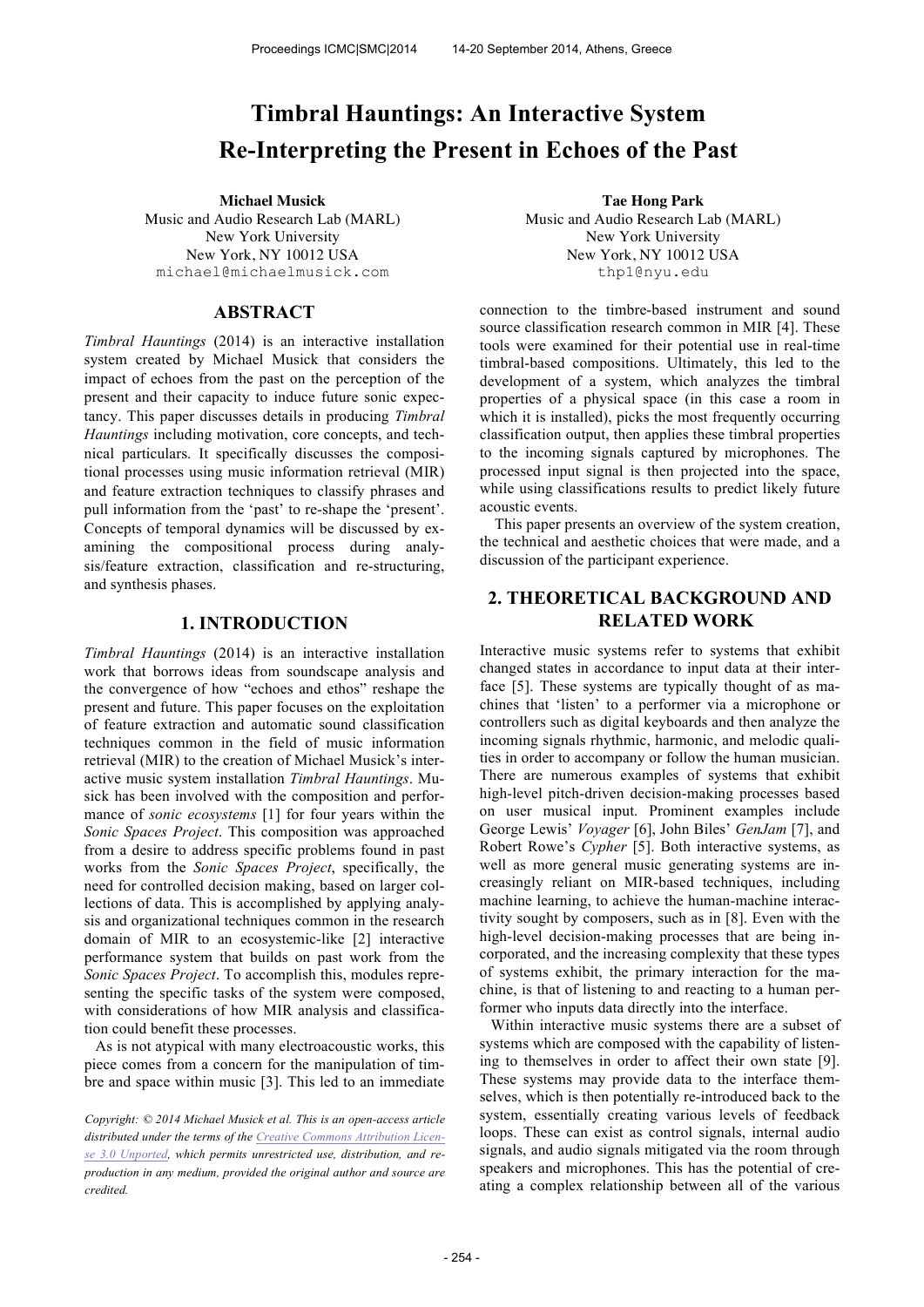components and agents within an interactive system, whereby changes in any one may cause global system changes. In the case that the interface a physical room where the system is installed, participants and external agents that enter the space, equally become part of this complex relationship between all parts. This interplay between technology, physical space, and external participants/community is one of the defining characteristics of ecosystemic compositions [10]–[12].

This project's focus on the ecosystemtic compositional domain with an emphasis on timbre and interactive performance concepts was significantly influenced by the work of Agostino Di Scipio. Di Scipio's *Audible Ecosystemics* project [5] as well as other works from his later *Modes of Interference* [13] project have been especially influential in part due to the notion of creating music emergent from the complex relationships between all of the agents within these systems. Di Scipio's system compositions are able to achieve this emergent quality by his explicit shift away from "creating wanted sounds via interactive means, towards creating wanted interactions having audible traces" [2]. In a sense, he creates systems where the compositional focus is on the relationships and possible interactions between the various components of the 'ecosystem'. This idea has been an important metaphor in the *Sonic Spaces Project<sup>1</sup>* , just as it has had an important role in influencing the work of others including [14].

The goal for the composition of *Timbral Hauntings* and the study around it has been to apply analysis and decision making techniques from MIR to individual agents within the *Sonic Spaces Project*. This project also came from a desire of exploring potential creative application around the data available from and the infrastructure of the *Citygram* project, which can be used to stream soundscape feature vectors through its cyber-physical sensor network. A complete explanation of the *Citygram* project, including goals, technologies, musical applications, and infrastructure can be found in [15]–[18]. Future iterations of *Timbral Hauntings* that leverage the Citygram infrastructure are currently being developed. This will ultimately lead to the inclusion of multiple physical spaces each hosting its own sonic ecosystems, where each system is fully interconnected and reliant upon each other.

# **3. APPROACH**

The basic approach for the development of *Timbral Hauntings* was to identify an appropriate programming environment, the various timbre features that could be used to drive the sonic re-interpretation of the present, a way of classifying and "picking" the feature sets that would accomplish this, and then fine-tuning the system to optimize performance for specific tasks. Although a significant amount of preliminary planning was involved, as the project quickly grew, it diverged away from this original formalization.

 $\overline{a}$ 

#### **3.1 Program Modules**

It was clear from the beginning that this piece would require three major sections.

- 1. Data Acquisition and Feature Extraction
- 2. Machine Learning and Classification
- 3. Sound Processing and Performance

This model closely follows the ideas laid out by Blackwell and Young [19] and built on by Bown et al. [20] in which they propose to work within a *PfQ* modular composition system for the direct development of interactive systems, such as this one, that leverage extensive analysis techniques. In this framework, *P* are the analysis modules, *f* pattern processing (in this case classification and hierarchical organization), and *Q* modules for the sound synthesis (or digital signal processing of sound in this case). *Q,* the final module constitutes the main part of the ecosystem, as it is here that the agents must use the data acquired form *P* and *f* to create a self-regulating, interconnected sonic ecosystem.

Within each of these components, separate processes were developed to handle the specifics of the task. Conceptually speaking, to design these sections, the decision was made to work backwards in order to determine what features and/or control signals were needed to produce the desired interactions for the sounding agents in the final *Q* stage. The next part of this paper discusses the desired interactions in the *Q* section, followed by what was conceived of for *P* and *f* in order to facilitate these interactions. Following this conceptualization, the system modules were built in tandem to ensure the data that was being passed around would work the way it was intended.

#### *3.1.1 Signal Processing - ( Q, The Final Stage )*

One of the main driving ideas was the creation of a system where interactions of the sounding agents heavily utilized the information of the past to reshape the present and predict the future. The resulting music that emerges from the system is then always directly tied to the echoes, events, and happenings of the past. The qualities of the past are thereby embedded in the nature of agents as they are created within the system to interact with the sonic energy present in the room.

The major challenges for this problem included: (1) determining how to extract meaningful features that would allow the system to choose a frequently occurring past event and (2) how to embed these features into agents to transform the current audio events in the space. The transformations that were explored included filtering and shifting of current "live" sonic events through the application of past sonic event characteristics represented by extracted features. This project also worked to explore ways the system could try and predict the next sounding events in the space by utilizing frequently occurring phrases that would be the 'same' sonic event likely produced in the future.

In addition to testing and prototyping the features that could be used as timbral re-interpreters, a need to obtain control signals that could be used for the further re-

<sup>1</sup> For more about the *Sonic Spaces Project* please visit: http://michaelmusick.com/category/the-sonic-spaces-project/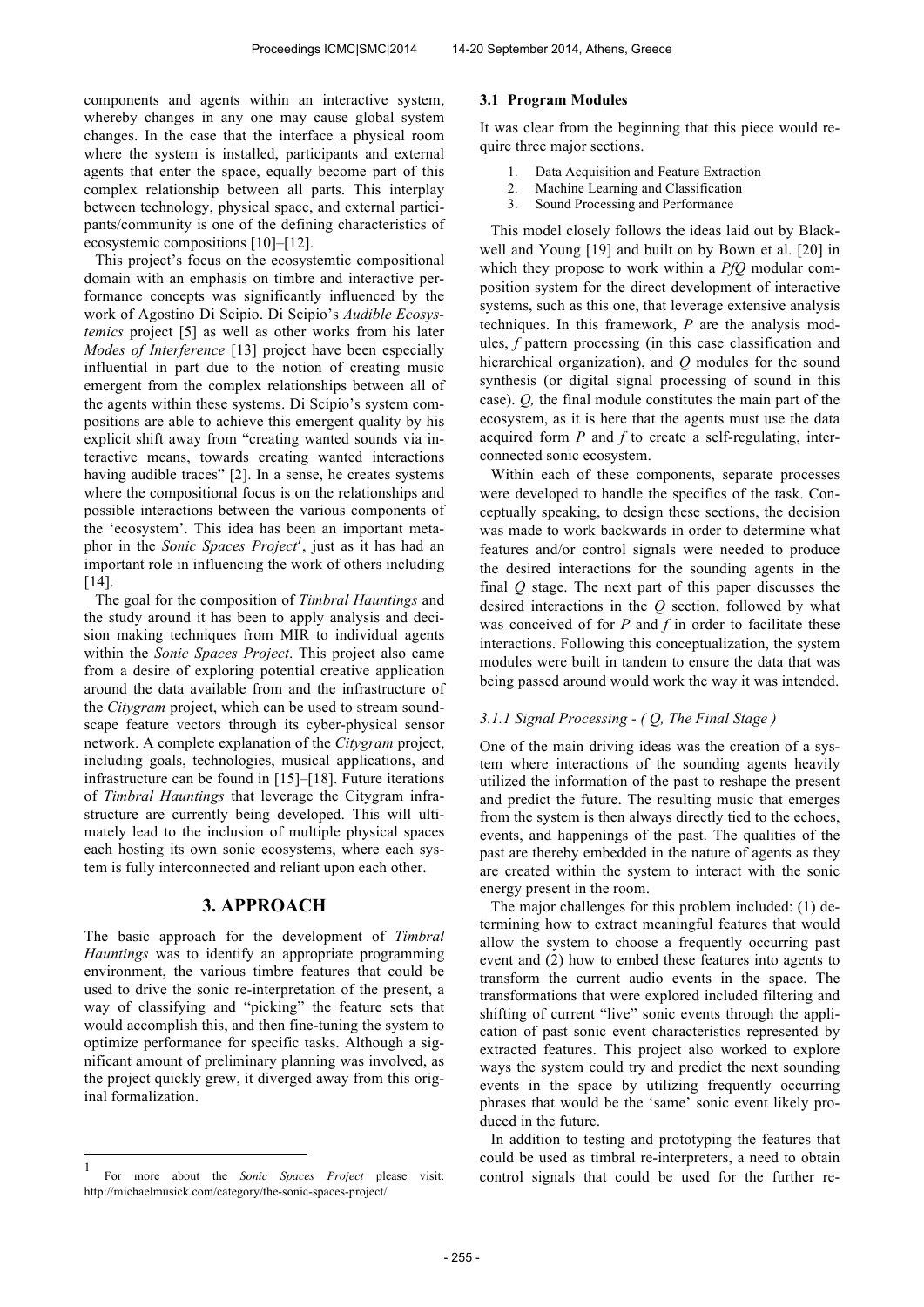interpreting of current audio events was also found. Specifically, determining a control signal that could be used to alter the temporal speed and direction of the timbre events. Finally, from the identified interaction goals it was known that a control signal needed to be found that could be used to efficiently evaluate moments of the present against near-matches of the past.

# *3.1.2 Analysis and Feature Extraction - ( P )*

After determining a need for both timbral and gestural features for the synthesis stage, the project focused on outlining possible ways of extracting this data. The problems that had to be solved in the analysis section included: (1) finding suitable features to describe the timbral and gestural properties of audio events and (2) implementing ways to extract and store those features in a realtime process for later use. Ultimately, as will be discussed below, it was determined that the identification of timbre classes and the application of those timbre classes' characteristics through a filter would need to be handled by separate signal processing techniques.

It became clear that a secondary decision-based feature set, describing the past, was also needed to provide further control variables for agents in the *Q* module. The decision to pursue the analysis of gesture came from research in the area of music theory that uses common gestural motifs to help analyze moments in classical music compositions [21]. This was the inspiration for trying to represent and classify frequently occurring gestures.

## *3.1.3 Decision Making and Classification - ( f )*

After determining the features that would yield the necessary control signals and feature sets for the *Q* stage, a final step to consider was to explore an appropriate algorithm for classification that could choose which feature sets to pass to agents at their time of creation in the *Q* stage. Multiple means of machine learning approaches were thus considered. However, the aesthetic goals of this piece were to create a system, which could be used for public installations or with improvising ensembles. The nature of the typical sonic events of either would be difficult to "know" prior to performance. Additionally, this piece is concerned with allowing for any events in a space to be considered as a potentially valid historical sonic event that could affect future agents and interactions. This eliminates most techniques, because supervised machine learning algorithms require labeled training data prior to deployment. Therefore it seemed obvious that unsupervised, real-time learning techniques would be more appropriate for providing this flexibility.

#### **3.2 Environment**

The *Sonic Spaces Project,* and as such, *Timbral Hauntings* are live systems that are intended to be installed in spaces where external agents and participants can interact with, and listen to the compositions as they emerge and fill a room. Much of the work involving MIR has utilized offline approaches to analysis, training, and modeling using tools such as MATLAB and Python. Un-

fortunately, it is difficult to do real-time audio in MATLAB, which has been a standard for MIR research [22], especially when using it on the OS X platform. Although the MATLAB environment was used for early prototyping of feature extraction techniques and composition of potential interactions, this composition was moved to SuperCollider in order to facilitate real-time interaction. This programming environment allows for real-time audio processing, and is well equipped to handle the types of analysis and processing that were under consideration for the project.

Much of the *Sonic Spaces Project's* work, including system implementation has been accomplished in the SuperCollider environment. SuperCollider allows for considerable amounts of flexibility in coding practice and it is a very efficient audio processing and synthesis environment. For custom algorithms that are unavailable in SuperCollider, it is not exceedingly difficult to implement in native C++. It is a proven client for using machine listening applications and includes a growing base of researchers writing third party unit generators (UGens) and also using SuperCollider's analysis and MIR capabilities for composition purposes [23].

Ultimately, the final implementation in SuperCollider utilized external machine listening and MIR libraries. However, the development and testing process included working between MATLAB and SuperCollider in order to continue prototyping interactions for each stage of the system and to insure complete understanding of how each analysis algorithm was being put to use.

# **3.3 Deployment Tweaking and Testing**

The plan for this system was to build each module up piece by piece, ensuring that communication between the modules was considered throughout the development process. The system was to be built by verifying ideas and techniques through a combination of work in MATLAB and SuperCollider. This way, implementations of MIR specific techniques could be explored to ensure understanding of the expected outcomes before using the equivalent functions in SuperCollider.

# **4. APPLIED TO A SYSTEM**

This section discusses the implementation of the system and more fully explores the development flow of the composition. It also gives specifics as to how the system works, and how compositional choices were made. Note that even though the system was not developed sequentially from start to finish but was rather conceptualized backwards, the presentation of various components will be described and detailed here in the order that it is represented within the computer code.

# **4.1 Initial Considerations**

In order to consider the entire physical space as the interface for a system, it is important to provide a sufficient number of audio inputs to cover the space. This is especially important when trying to capture the spatial timbral characteristics. The compositional focus in this project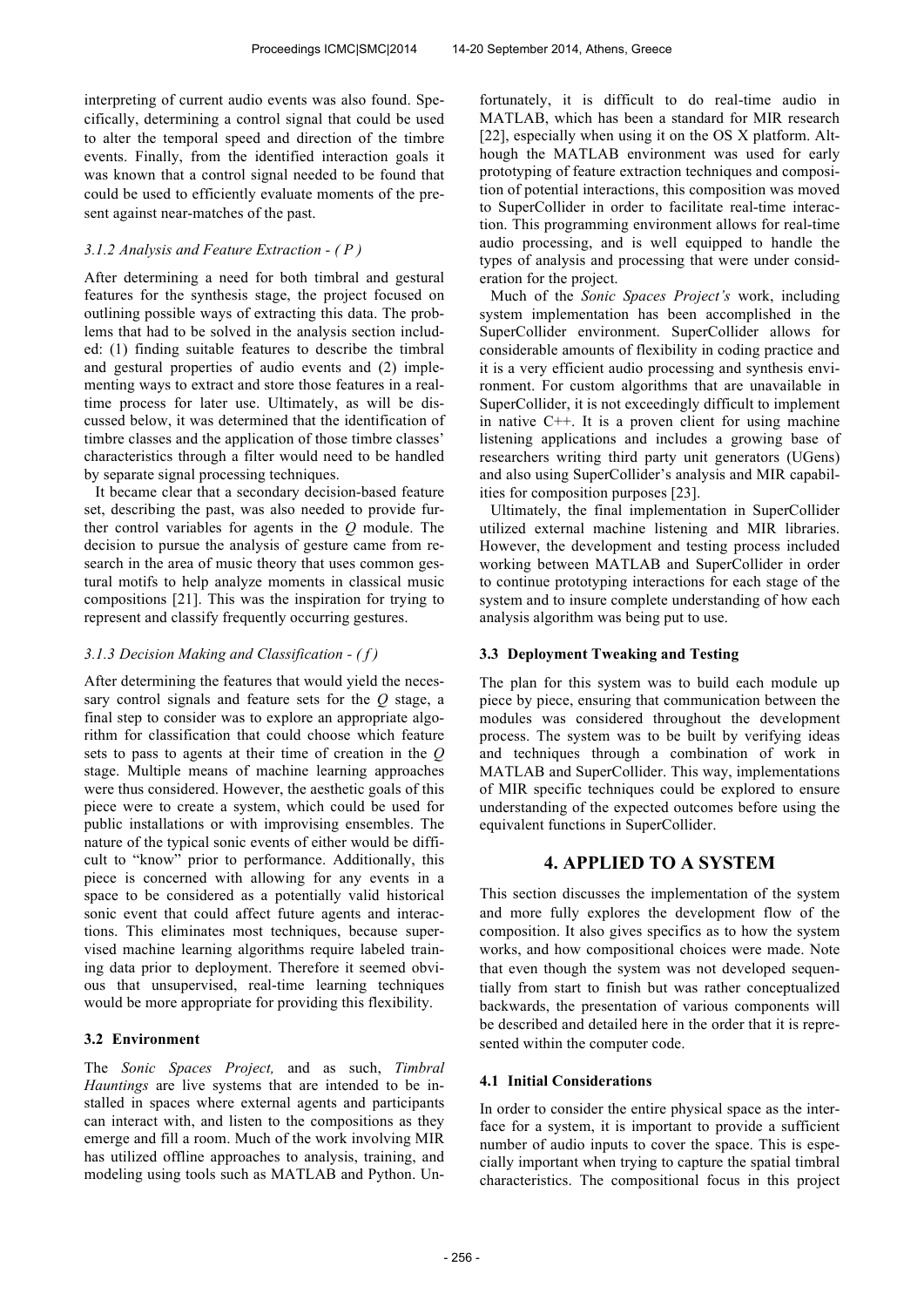was not on instrument-specific timbre but rather on the collective timbre of physical spaces. For this reason, except during stage *Q*, all feature extraction stages take a mix of an array of microphones covering the space. During the initial stages of development as well as early presentations of the work, all of the spaces where the *Timbral Hauntings* system has been installed have been relatively confined; therefore two microphones are currently used. The number of microphones is flexible, and for installation of the system in larger spaces, more microphones can easily be incorporated.

One key aspect of MIR is to develop and select appropriate low-level acoustic descriptors as a way of improving results – a classic garbage-in-garbage-out (GIGO) system. This concept has been applied at every stage of the signal processing chain and is one of the reasons for utilizing high-quality hardware and transducers. Of the highest importance is the use of high-quality microphones, at least in regards to the *Sonic Spaces Project*. Consequently feature sets, when used for analysis or other digital signal processing applications, tend to produce more robust results when using these high-quality input signals.

# **4.2 Development of the Timbral Analysis and Classification System**

The system starts by taking in the mixed audio signal from the room's microphone array. This signal is then routed to various components that require audio input for analysis. In order to classify the room's various timbre events, Mel-Frequency Cepstrum Coefficients (MFCC's) [24] were used. MFCC's have found wide use for automatic musical instrument recognition and have been found to robustly reflect timbre in general. For this project, a DFT with a hann window size of 1024 samples, hop size of 50%, and sampling rate of 44.1kHz proved to provide acceptable results when prototyping the system in MATLAB. These parameters did not change after evaluating and testing other parametric values in the final SuperCollider implementation. In SuperCollider, the frames from the DFT are passed to the MFCC *UGen*. For the current implementation, it has been found that using 13 MFCCs resulted in efficient classification results. The MFCC UGen returns a control rate signal, which is then passed through a one-second long moving averaging filter, which serves to remove high-frequency irregularities caused and creates a feature signal that appropriately describes the room's timbral characteristics. This resulting control rate signal from this MFCC *SynthDef* is then passed to the classification *SynthDef*.

In order to do classification of salient acoustic events, a frequency-domain based onset detector was used for acoustic event detection [25]. This onset detector allows for the filtering of novel acoustic events, which are then passed through, a frequency-bin based whitening process [26] before threshold-based triggering occurs. For the type of input expected in this system, a weighted phase detection algorithm worked well in tracking both changes in amplitude, pitch, and novel sound sources. The trigger threshold was also assigned to an adaptive process, which

scaled the threshold down, over the course of 16 seconds, after a new timbre classification occurs. (This is a user tunable parameter, and different values work better in different spaces.) This was found to limit re-triggering of a single sonic event.

When an event is identified from the onset detection UGen, a trigger is passed to the classifier UGen causing it to analyze the extracted features. As mentioned above, an unsupervised learning algorithm was determined to provide the desired flexibility for this project. For this reason, a real-time k-means clustering algorithm was implemented for the classifier [27]. This classifier works by re-computing the *k centroids* every time a new acoustic event is detected. It was found that determining the optimal number of *k* to use is still an active area of research lacking common practices [28]. For that reason, multiple *k* values were auditioned. Currently, six seems to provide a suitable solution, although this too is a user adjustable parameter where varying values may produce more appropriate results depending on the characteristics of the installation space. Originally, the number for centroids was determined and equal to the number of expected timbres. However, it was found that choosing a number slightly larger than the expected number of timbres results in better accuracy for the system.



**Figure 1.** Relative MFCC Coefficient output for a whistle. These values are passed to the K-Means classifier as an array of floats.

Other options considered during initial prototyping in MATLAB, included; Linear Predicative Coding (LPC) coefficients, and single value spectral measures, such as spectral centroid and spectral flatness. MFCCs seemed to provide a large enough feature set to create acceptable results with minimum samples in the k-means algorithm. Figure 1, shows a typical k-means representation of a whistle; these 13 coefficients are then passed to the classifier as an array of floating point numbers. Alternative machine learning approaches have also been considered. However, as mentioned earlier, a willingness to accept all possible sonic events is important to the theoretical goals of this piece. Therefore, machine-learning techniques that require pre-labeled, supervised training data were not an option.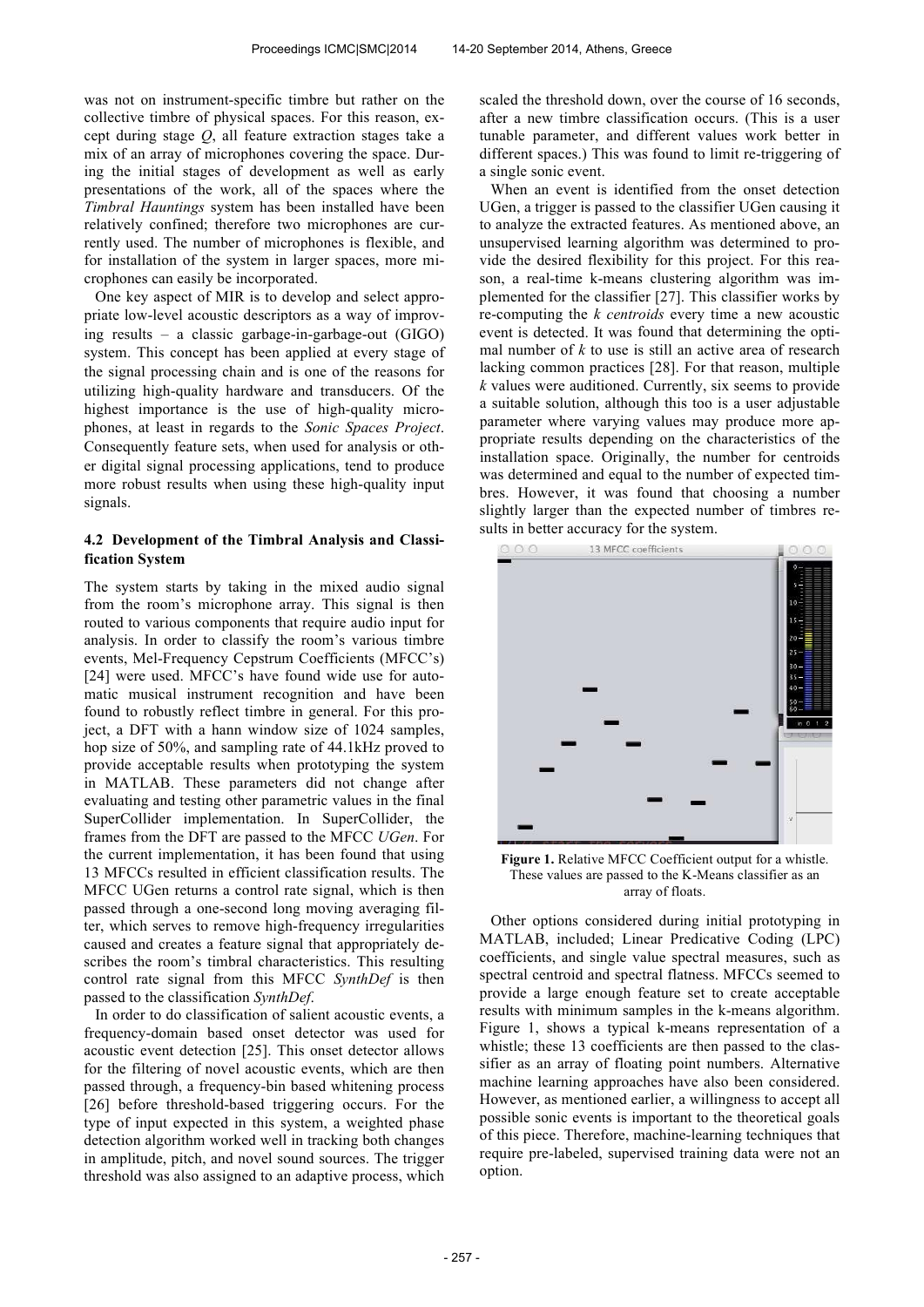#### **4.3 Development of Gesture Feature Extraction**

During prototyping, the resulting audio from the *Q* module did exhibit convincing characteristics of the analyzed audio. However, the resulting sonic material was too similar to the original acoustic events, and more abstraction in the composed interactions seemed necessary. For this reason, it was decided to explore the use of additional control signals that could be embedded within each of the agents, along with the timbre characteristic descriptors in the *Q* module. This focused on the identification of temporal gesture features extracted from audio as a way of further transforming the end result. Fundamental frequency estimations from the identified timbre class were originally considered. However, it was decided that this parameter should be a separate descriptor of past spatial sonic events that are not necessarily the same as the timbre classifications. This provided a decoupling from the timbre features used, as they were being applied to the synthesis module, resulting in a more interesting interaction on the part of the agents.

The motivation for exploring gestures came from a music theory study on using gestures of pitches to describe common anticipations in classical era compositions [21]. This led to another discussion in the same source, which examined the mechanics of gesture as they relate to human physical motion and how motion changes gradually, "ramping in and out of the motion." To track changes in musical gesture, the system computes the first derivate of an autocorrelation-based fundamental frequency estimator. The pitch detector was limited to frequencies between 80 and 3 kHz and also requires a minimum amplitude threshold of 0.01 Root-Mean-Squared (RMS) as well as a minimum peak threshold, which helps eliminate octave errors.

To normalize these features to a linear scale they are converted to MIDI note numbers, which in SuperCollider are represented as floating point numbers, and not limited to integer representations. These values are then passed through a moving average filter of 512 samples. Finally, the slope between these floating-point MIDI values is measured. Figure 2 shows an output signal captured by this process. These events are recorded, and after the classifier chooses a class, the most recent event, which matches the most frequently occurring class, is passed to the *Q* module where it is embedded in the newest agent as a control signal.

In order to classify these events, it was necessary to reduce feature dimensions to a manageable size to an approximately 6-18 feature size range, which matches the size range used for MFCC classification. This is accomplished by passing the signal through a curve-fitting algorithm and using the computed coefficients (except for the intercept value) as the features to describe an acoustic event. No such solution exists in SuperCollider at this moment, and attempts to create a non-optimized process through SuperCollider's client language severely slowed down system performance. A solution that was developed entailed sending gesture signals to Python via a Unix terminal process. This allows access to Python's *Numpy polyfit* method, and the unloading of processing from SuperCollider: after Python has computed the result, the



Figure 2. A 3" gesture generated from rotating tingsha bells.

coefficients are returned to SuperCollider. The output of the Python process is shown in Figure 3. These features are then passed to a separate classifier, which classifies and eventually chooses a gesture class.

#### **4.4 Choosing A Class**

The classifiers initially need to be self-trained with a user-defined number of samples. Once a training count



**Figure 3.** Visualizing a 10-degree polynomial best-fit curve produced by Python for a gesture event.

threshold is passed, the classifiers outputs a class based on the computed k-centroid values for each feature sample passed in. The classifiers track the most frequently occurring feature classification by employing a simple array count, equating to an indexed slot for each potential class ID. Once the classifiers registers a critical number of samples, they choose the most frequently occurring class by picking the index of each array with the highest count.

Once a "most frequent" class is chosen, the classifiers reset their counts to 0. However, the system keeps their historical training data for future classification decisions. This allows for changes in the timbral events that may occur in the installation space while considering historical data as an ever-present factor, and takes into consideration the system's own output to the space as a potential source of influence.

When a class is chosen the system selects a recent, corresponding audio recording for the timbre feature set and a control rate recording for the gesture feature set. These recordings are then transferred from short-term storage over into new, local-private buffers, which are then handed over to the *Q* module, where they are assigned to a newly created agent, along with pointers to the feature extraction control signals from *P*. The short-term class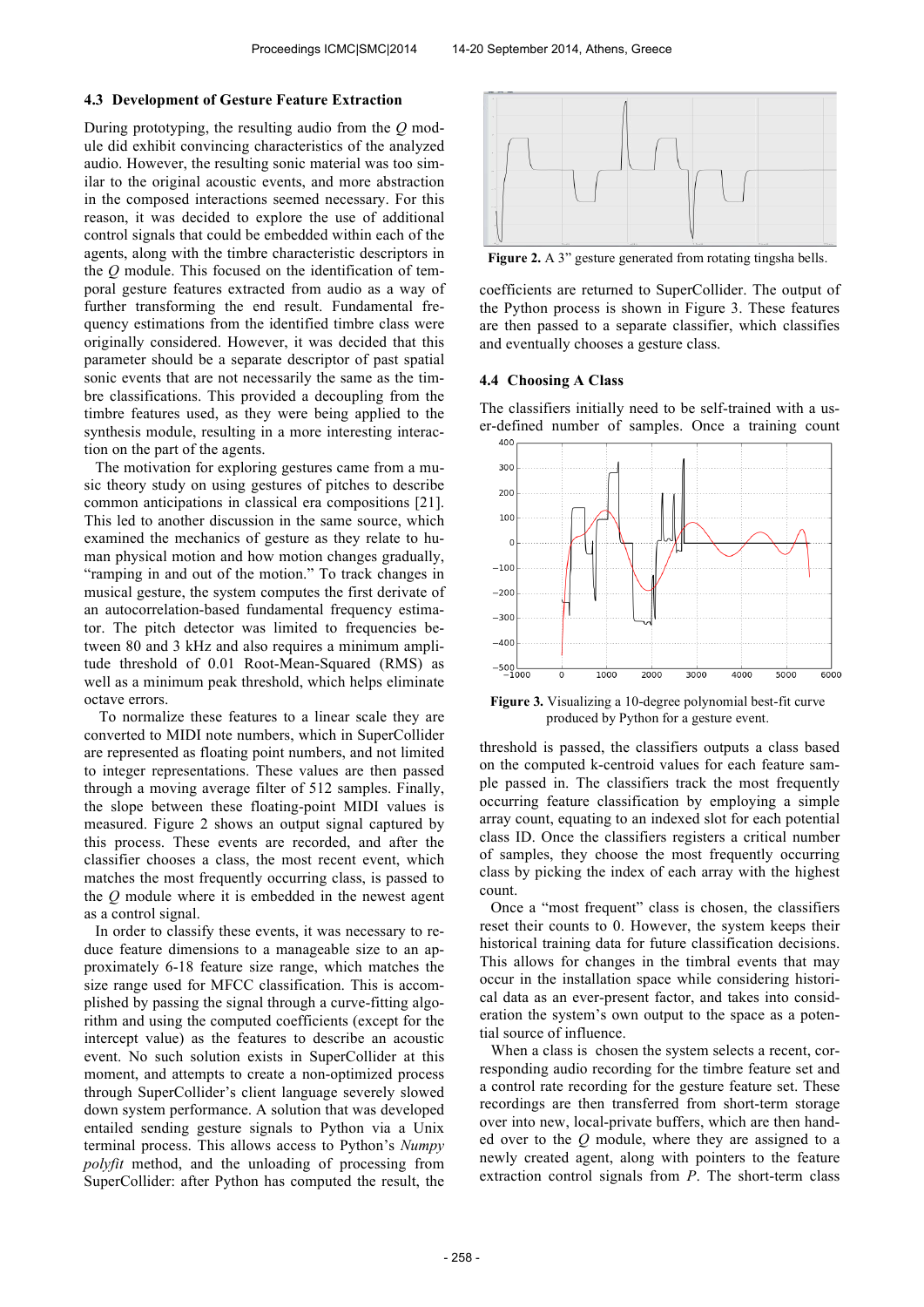

**Figure 4.** *P* and *f* flow diagram. After the classifiers make a decision, they send the candidate buffers to the new agent in *Q,* along with the feature extraction control signals.

audio and control recording buffers are also reset at this point, along with the entirety of the classification module. Figure 4 shows an overview of the *P* and *f* process, including the feature extraction, temporary recording buffers, and classifiers.

### **4.5** *Q* **Module**

The *Q* module is where new agents are created and also embedded with "characteristics" of the past. These agents are embedded with the identified "most-frequent" feature sets, which are used to:

- 1. Process current live signals occurring in the space.
- 2. Identify likely "future" events for playback, effectively predicting the "future."

The MFCC's were originally going to be used as a way of obtaining filter coefficients for the re-interpretation of live audio by agents. However, the Linear Predictive Coding (LPC) technique was far more suited for this task. The LPC algorithm effectively produces filter coefficients that can be used for resonant filters [29], which reflect the a signal's spectrum. Typical applications of this technique have been to separate a signal's spectrum from its excitation function, which offers a composer the ability to change parameters of the signal independently and then resynthesize the altered signal (e.g. Paul Lansky's *Idle Chatter*). For the purposes of this system, the LPC technique is used solely as a way of analyzing past spectra and shaping the spectra of new audio events.

Full audio recordings are captured and stored for potential use in this module during the classification process. Recordings can be up to 16-seconds in length if no other event triggers first. This 16-second long recording is then truncated to remove any silence, and only the portion of the signal containing active audio is passed to the agents in the *Q* module. This signal is then run through the LPC analyzer/filter (from this point forward, this signal will be referred to as the *analysis signal*).

By storing complete audio signals, the *Q* module can optimally process them prior to routing through the LPC UGen. This module does a number of processes in order to increase the "richness" of interactions. Chief among them is to alter the playback speed of the analysis signal. This is accomplished with the gesture feature that is also passed to the module. The gesture signal is slowed down

by 25% of the original speed and then used as a scalar for the playback speed argument of the analysis signal. This gives the playback speed argument speed profiles, which have been derived from the historical events of the installation space. The playback speed is normalized to a floating-point number between  $\pm 2.0$  times the original speed, with negative values causing a reverse playback to occur.

The analysis signal is then run through a low pass filter with a cutoff of 8 kHz. Traditionally, LPC synthesis has been found to produce optimal acoustic results at lower sampling rates as it was developed to model speech spectra. Unfortunately, this system requires a sampling rate that is 44.1 kHz or higher. Dampening high frequency components has been used as form of compromise to achieve effective results. Subjectively, during prototyping, this process did allow for clearer results to occur when using the analysis signal to drive impulse trains running through the filter.

Next, the analysis signal is passed through a pitch shifting UGen, which uses a synchronous granular synthesis algorithm. The shift factor for this UGen is inversely proportional to the timescale of the playback, compensating for *some* of the pitch shifting effects caused during that process. However, at the outer edges this scaling does breakdown, which serves as an effect in itself.

Finally, the analysis signal's values are extracted before compression and normalization occur. When the uncompressed signal is above a tunable RMS threshold, the compressed signal is allowed to pass, otherwise it is gated. This allows for a stronger signal to be passed to the LPC module while suppressing background noise.

This is the final form of the analysis signal before it is routed to the LPC UGen. The LPC UGen then computes 128 poles, operating with a 512 sample, double buffer to handle the changing of filter coefficients. The input signal that is passed through the filter is delayed by 2 seconds from the original input in the room. This signal does not go through a true whitening process, as is suggested for LPC impulse signals, but is subjected to multiple stages of resonating comb filters and an all-pole reverb algorithm, which serve to broaden the spectrum with frequencies from the signal itself. When passed through the LPC filter, this signal is given characteristics of previous "frequent" occurring sonic events that have occurred in the system.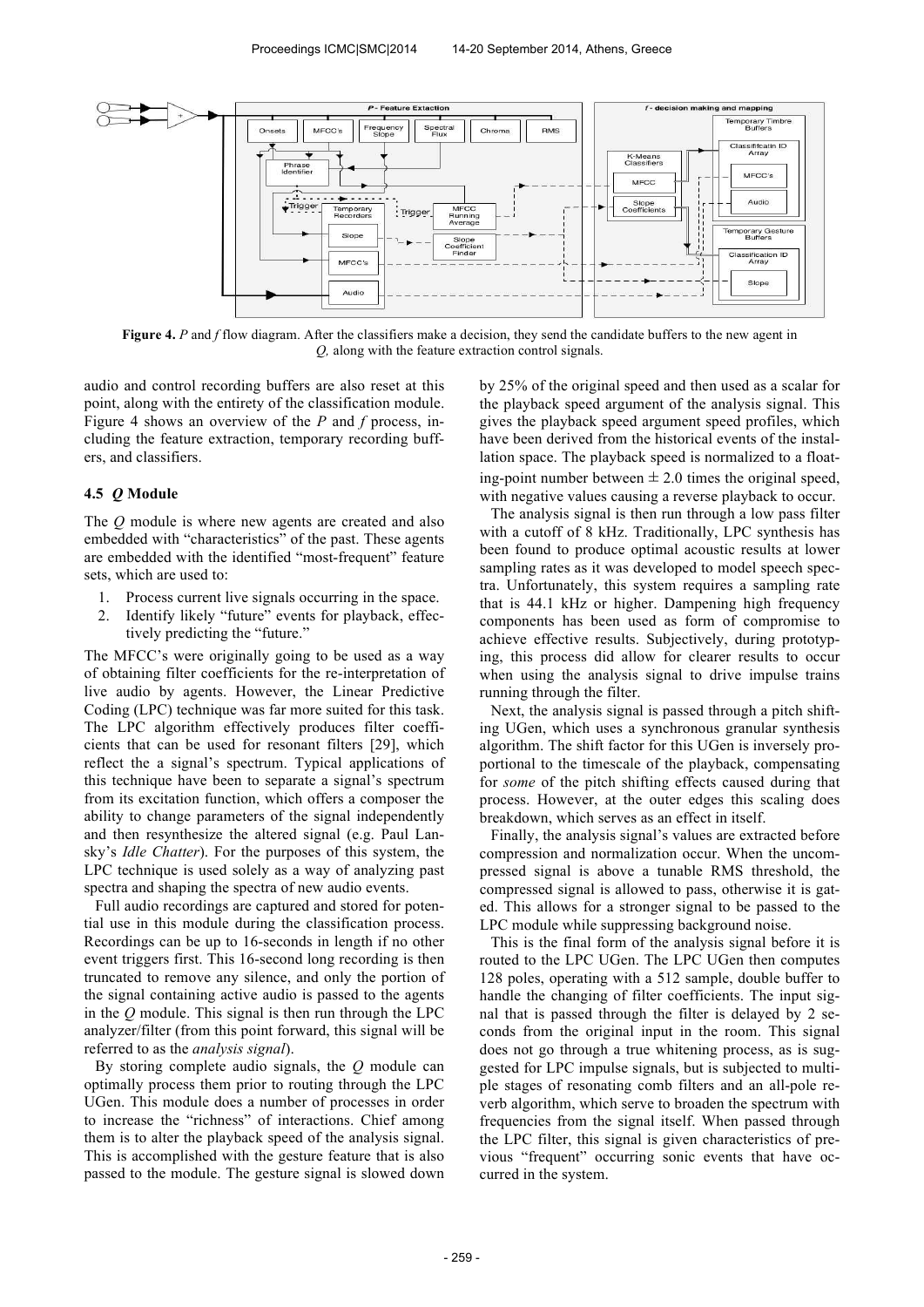In addition to the "re-shaping" of present material in the historical sounds of the past, this system also tries to predict the future through the examination of the present against the past. During the analysis and recording process, the time-stamped MFCC values are stored in a separate signal buffer at a granularity of 20ms. When the candidate timbre class is chosen, the classifier takes this 14 channel signal along with the audio signal. This signal is then passed to a function that transforms it into a KD-Tree [30], where timestamps serve as the identifier values for each node of the tree. This tree structure is then embedded during the creation of new agents in the *Q* module. The agent analyzes the 'present' signal, as it looks for nearest-neighbor matches with a tunable threshold of the current MFCC values in relation to the KD-Tree. If a match within a certain threshold is found, then the timestamp key is used to grab grains of sounds from the stored audio signal that are 20ms ahead of the timestamp. These grains are then played back through the system, where pitch, position and playback speed are a function of the distance between the two MFCC sets.

This interaction is particularly interesting, as it reliably matches current moments in the room to 'candidate' signals in the agent's tree. This 'playback' of what the system has decided is the future is usually also a close enough match as to confuse the participants' perception as to what sounds occurred from agents in the room, or were created from the system. This interaction also has a tendency to 're-trigger' itself, creating an interconnection between components, which ultimately adds to a sense of progression in the piece, as it creates rhythmic moments from grains of sounds that slowly fade away as the total composition changes.

In addition to the two main interactions that each agent is created with (transformation of the present and prediction of the future), they are also passed pointers to the internal control busses with the feature extraction signals from *P.* These signals include; a 12-tet chromagram that is sampled at every onset and is the average of the last identified phrase, spectral flux, and RMS. These are used as further control over the composed interactions in the *Q* module. Live control signals also allow the agents in *Q* to monitor sonic saturation of the space. When this occurs, the agents either die off, or take measures to reduce their sonic output to protect the balance of the ecosystem.

These processes described in this section are recreated in each agent for each new class chosen by the classifier. The number of candidates that can be playing at any one time is currently set to 4, but this is a user adjustable value. As new agents are created, old ones die out.

# **5. SUMMARY**

This work asks participants in the installation space to consider the impact and influence that moments in history can have on the present and future. The echoes of the past are always with us, and *Timbral Hauntings* works to exploit this idea by building a memory of these events and choosing the most frequently occurring ones to directly change the course of the future. In this case, hauntings of these memories are embedded in the 'nature' of agents as they are created in the system. The system is programmed



**Figure 5.** Possible floor plan for *Timbral Hauntings*

so that only a small group of agents can survive at any given time. This means that as new agents come into being, older ones die out. The contributed sonic events are what is left of them to haunt the system.

This piece is best suited in spaces that reinforce the notion that 'we are always with the past.' It is best if relics, mementos, and history can exist in the space of the system: affecting the sonic characteristics of the room, and reminding participants of the people and events that have come before them. Spaces that have their own unique sonic characteristics are also preferred. They impart their resonant frequencies, room nodes, and reverberant qualities into the composition itself. With the room as the interface, a strong interrelationship occurs between system, participants, and space. As can be seen in Figure 5, the piece is intended to offer room for participants to simply sit, ponder, and listen, as the music that emerges changes in response to the sonic events occurring in the space. Participants are also encouraged to influence the future of the system by contributing sonic energy to the space. They are free to use any of the instruments supplied around the room, or to make sound in anyway that they are inspired to. Regardless of what they do, their presence in the space effects the future, whether it is directly contributing sonic material, or simply existing in the space, allowing their mass to change the sonic characteristics of the room, and disturb potential nodes. This piece maintains strong relationships between the sonic events of the space; whether created from digital agents or external physical agents, the room itself, the past, and the present. All components rely on each other to create the final music that emerges during a performance of the ecosystemic composition and installation, *Timbral Hauntings*<sup>2</sup>.

# **6. REFERENCES**

- [1] J. McCormack and O. Bown, "Life's What You Make: Niche Construction and Evolutionary Art," *Appl. Evol. Comput. EvoWorkshops 2009. Lect. Notes Comput. Sci. 5484*, pp. 528–537, 2009.
- [2] A. Di Scipio, "Sound is the interface': from interactive to ecosystemic signal processing," *Organised Sound*, vol. 8, no. 03, pp. 269–277, Apr. 2003.

<sup>-</sup> $2$  Those wishing to view code or hear iterations of this work may visit: http://michaelmusick.com/tag/timbral-hauntings/